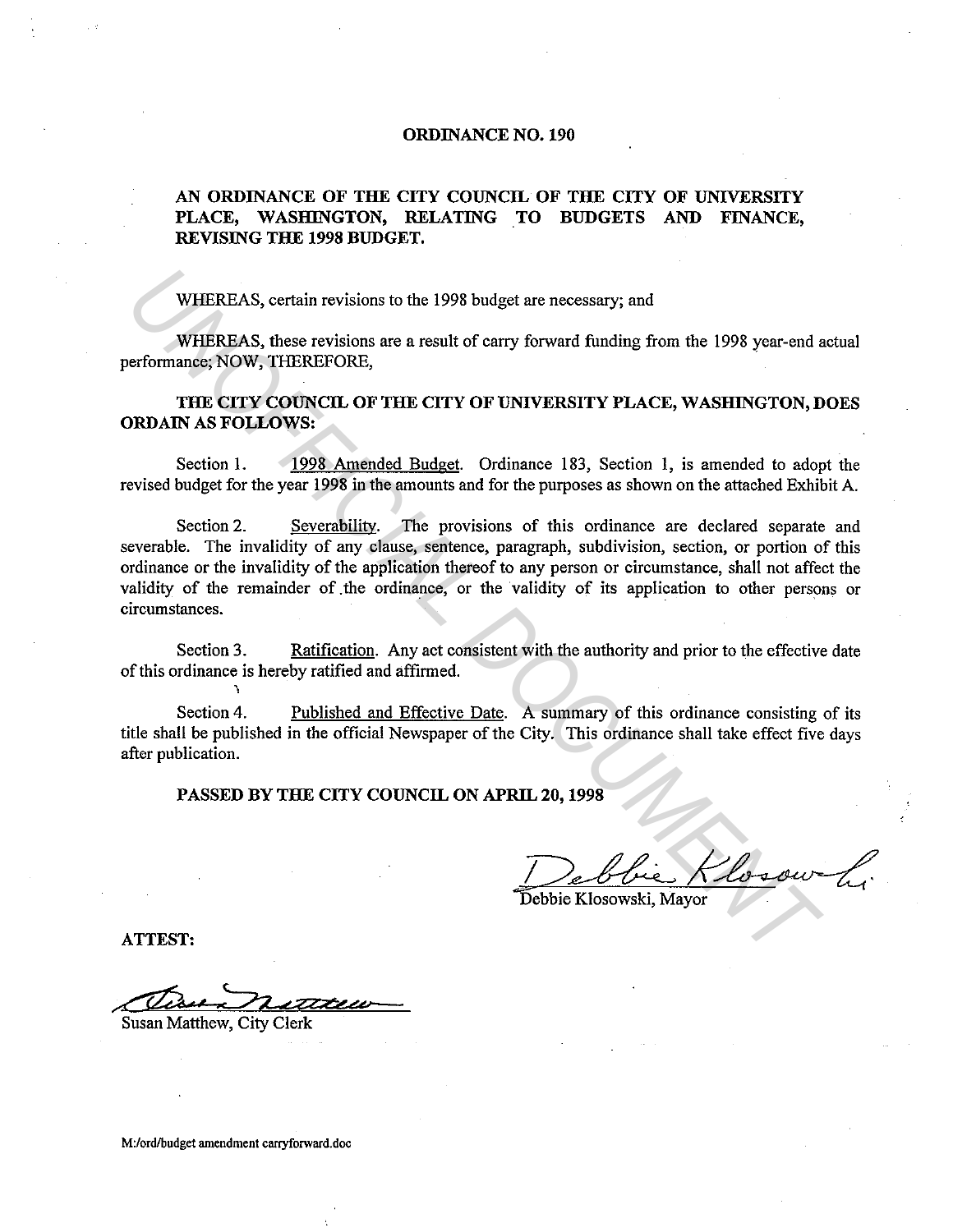APPROVED AS TO FORM: Timothy X. Sulliyan, City Attorney

Date of Publication: Effective Date: 4/22/98 4/27/98 UNOFFICIAL DOCUMENT

**M:/ord/budget amendment carryforward.doc** 

 $\hat{\mathbf{r}}$